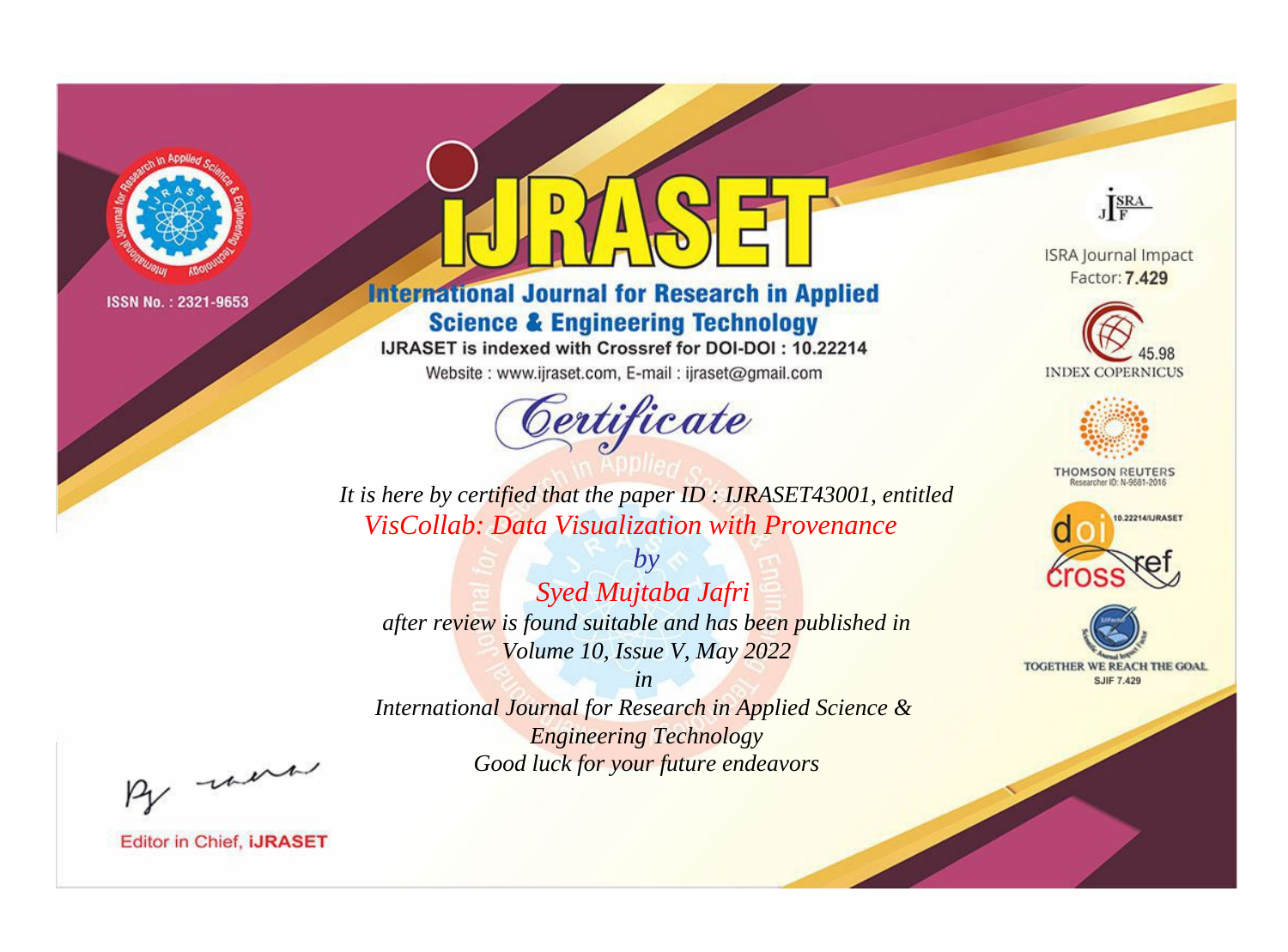

# **International Journal for Research in Applied Science & Engineering Technology**

IJRASET is indexed with Crossref for DOI-DOI: 10.22214

Website: www.ijraset.com, E-mail: ijraset@gmail.com



JERA

**ISRA Journal Impact** Factor: 7.429





**THOMSON REUTERS** 



TOGETHER WE REACH THE GOAL **SJIF 7.429** 

*It is here by certified that the paper ID : IJRASET43001, entitled VisCollab: Data Visualization with Provenance*

*Soumya Malgonde after review is found suitable and has been published in Volume 10, Issue V, May 2022*

*by*

*in* 

*International Journal for Research in Applied Science & Engineering Technology Good luck for your future endeavors*

By morn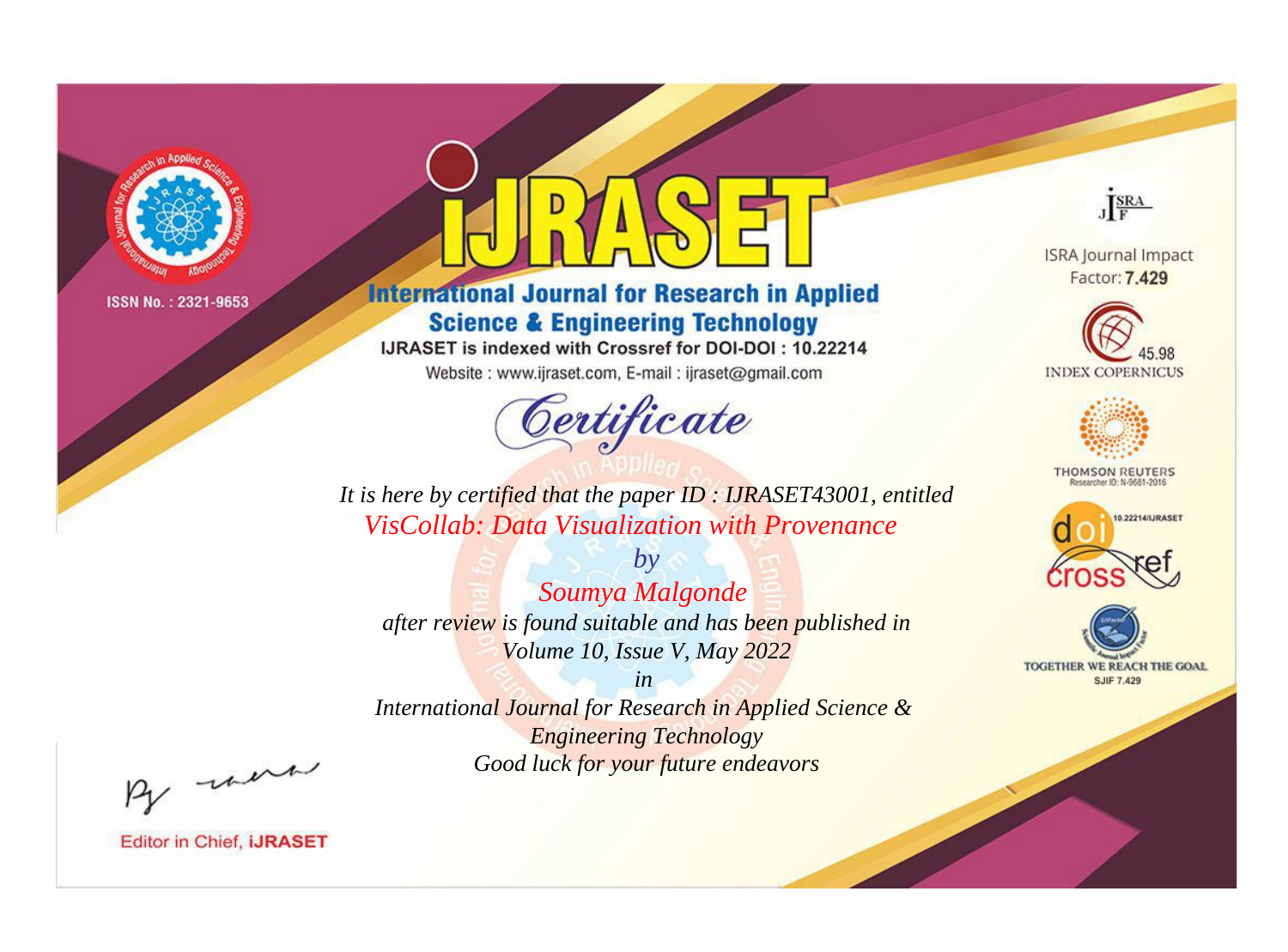

# **International Journal for Research in Applied Science & Engineering Technology**

IJRASET is indexed with Crossref for DOI-DOI: 10.22214

Website: www.ijraset.com, E-mail: ijraset@gmail.com



JERA

**ISRA Journal Impact** Factor: 7.429





**THOMSON REUTERS** 



TOGETHER WE REACH THE GOAL **SJIF 7.429** 

*It is here by certified that the paper ID : IJRASET43001, entitled VisCollab: Data Visualization with Provenance*

*by Rohit Thakare after review is found suitable and has been published in Volume 10, Issue V, May 2022*

*in* 

*International Journal for Research in Applied Science & Engineering Technology Good luck for your future endeavors*

By morn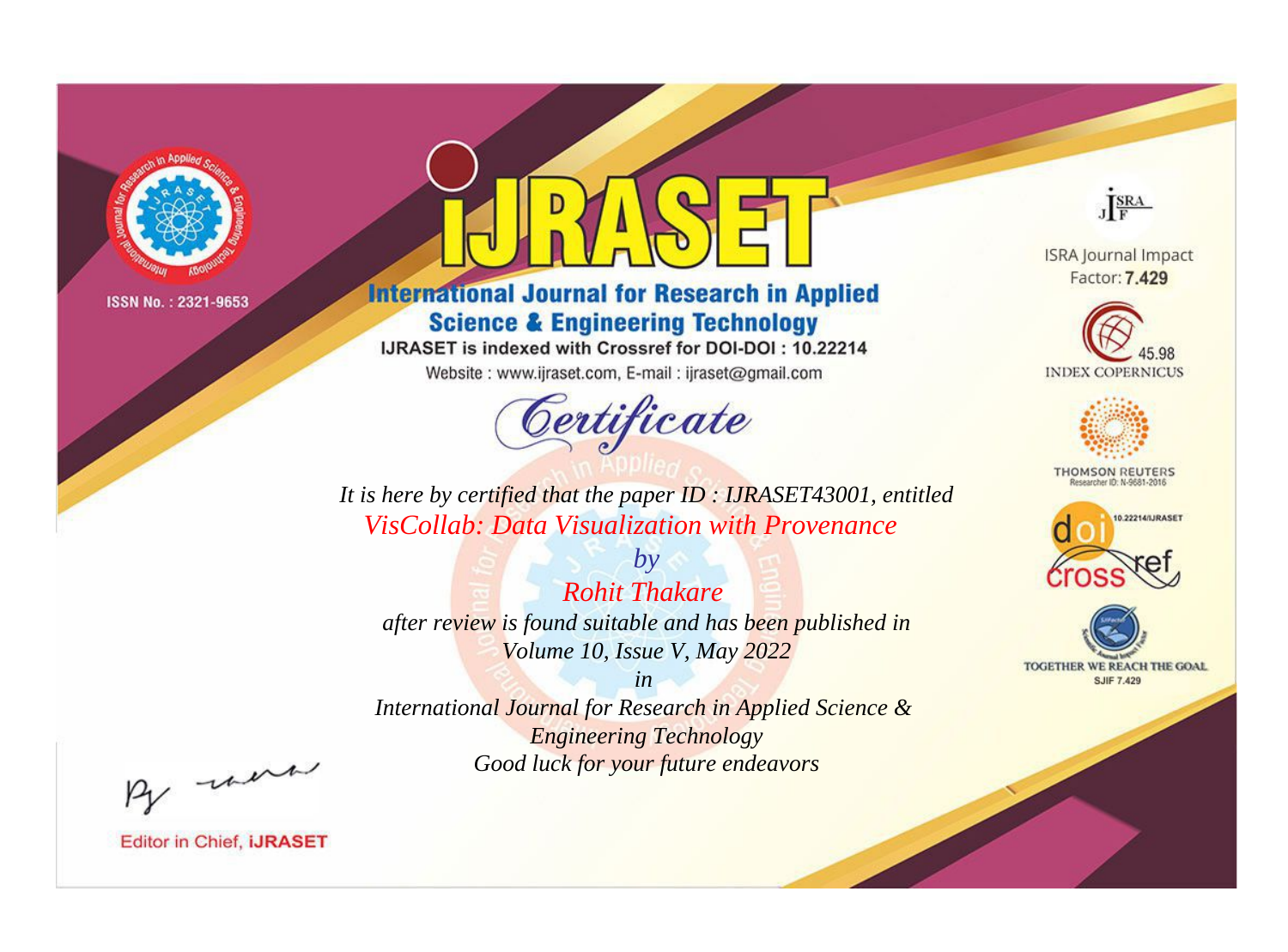

# **International Journal for Research in Applied Science & Engineering Technology**

IJRASET is indexed with Crossref for DOI-DOI: 10.22214

Website: www.ijraset.com, E-mail: ijraset@gmail.com



JERA

**ISRA Journal Impact** Factor: 7.429





**THOMSON REUTERS** 



TOGETHER WE REACH THE GOAL **SJIF 7.429** 

*It is here by certified that the paper ID : IJRASET43001, entitled VisCollab: Data Visualization with Provenance*

*by Bhavika Chuttar after review is found suitable and has been published in Volume 10, Issue V, May 2022*

*in* 

*International Journal for Research in Applied Science & Engineering Technology Good luck for your future endeavors*

By morn